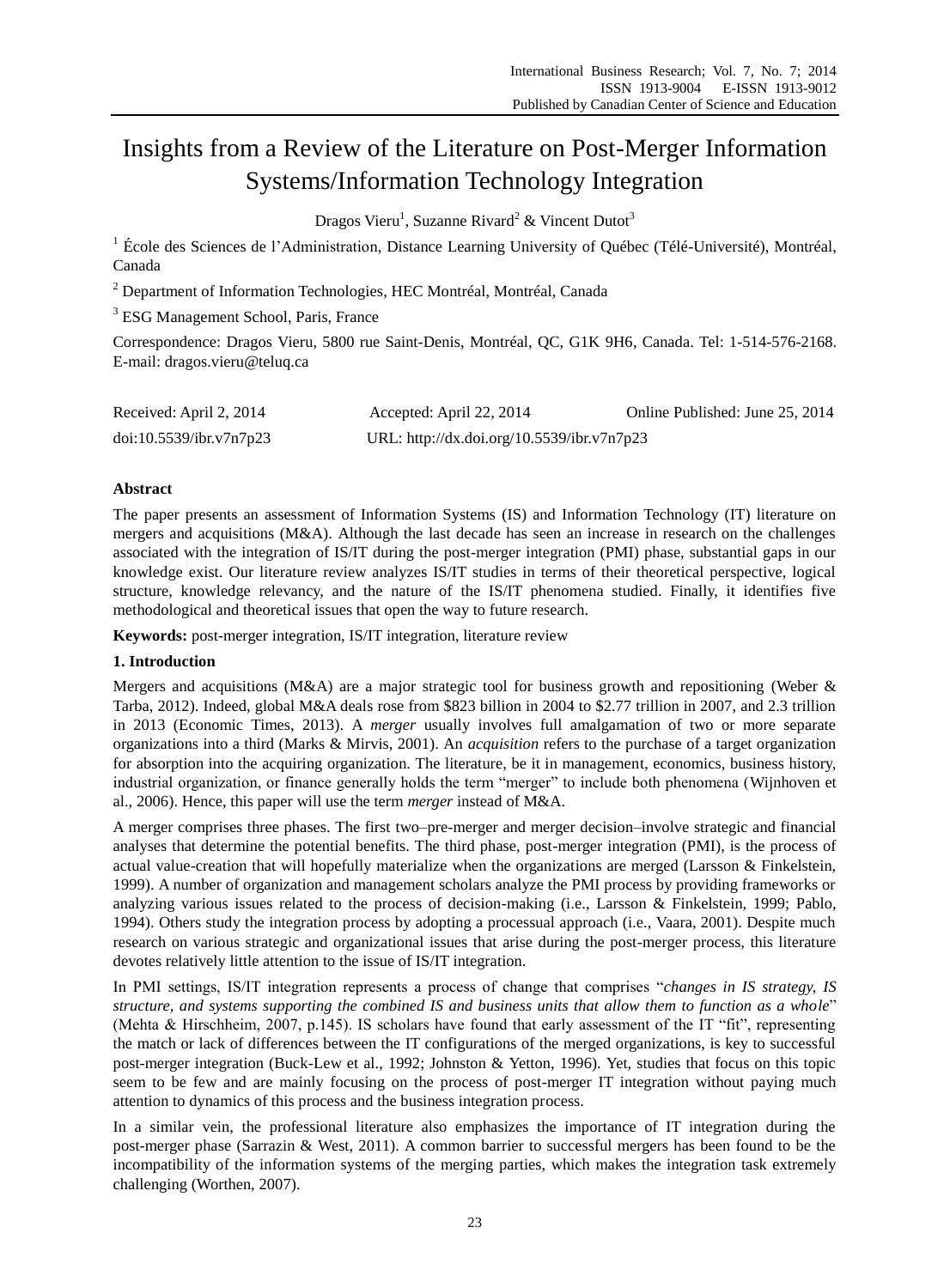These examples, culled from the IS practitioner literature from the last 10 years, reveal a lack of understanding of whether some of the difficulties in post-merger integration are linked to poor pre-merger IS planning or to the failure of post-merger IT integration initiatives to deliver the expected benefits. Overall, it seems to be a gap between the management and organization literature on one hand and the IS literature on the other, concerning the role of IS/IT integration during the post-merger synergy creation: the former doesn't acknowledge the importance of IS/IT integration, and the latter doesn't analyze the dynamics of the interdependent relationship between the processes of IT and business integration enough. This motivated our study that reviews the academic literature on PMI integration in order to evaluate what we know and what we don't know on the role of IS/IT in this context.

# **2. Post-Merger Integration: Main Perspectives**

Post-merger integration is defined as the mechanism of coordination of the activities of the merging organizations to bring to fruition the potential synergy identified in the pre-merger phase (Shrivastava 1986; Birkinshaw et al., 2000). Mergers have been studied by academics through various theoretical lenses. Four schools of thought dominate the literature on mergers, each of which has distinct theoretical foundations and central hypotheses: 1. Finance and Economics; 2. Strategy; 3. Organization theory; and 4. Process perspective (Haspeslagh & Jemison, 1991; Larsson & Finkelstein, 1999). The *Finance and Economics* School is concerned with potential wealth creation by proposing different economic models. The *Strategy* school advances the concept of strategic "fit" which is defined as "the degree to which the target firm augments or complements the parent's strategy" (Jemison & Sitkin, 1986). These two schools focus mainly on the pre-merger and merger phases. Studies that use the *Organization theory* perspective advance the concept of organizational "fit" to refer to the similarities between the administrative and cultural practices of merging firms as well as personnel characteristics (Datta, 1991; Sales & Mirvis, 1984). This stream of research focuses on the post-merger effects of the impact of the mergers on organizational structures and work relationships and how individuals respond to merger issues (Haspeslagh & Jemison, 1991). Finally, the *Process perspective* school provides an analytical construction of the integration process.

Most of the literature based on the Finance and Economics and Strategy schools of thought presents contradictory results regarding the realization of potential in post-merger organizations (Larsson & Finkelstein, 1999). As these two perspectives have not been able to explain these outcomes, Organization theory and Process perspective scholars have begun to focus either on post-merger organizational integration (i.e., Larsson & Lubatkin, 2001; Schweiger & Denisi, 1991) or on factors influencing the management of the integration process (i.e., Vaara, 2002; Birkinshaw et al., 2000; Greenwood et al., 1994). These studies advance the idea that the creation of potential synergies relies on the effective management of the post-merger integration process (Greenwood et al., 1994).

Both the Organization theory and Process schools consider that paying attention to the eventual strategic and organizational differences in the early stages of the integration process is crucial for the successful management of the post-merger integration process (Jemison & Sitkin, 1986). This means that a pre-merger analysis of strategic relatedness and organizational compatibility indicates only the potential for value creation and anticipated difficulties in implementation (Haspeslagh & Jemison, 1991). The realization of this value-creation potential and the avoidance of severe difficulties during the PMI phase depend on how the PMI process is managed (Birkinshaw et al., 2000).

Overall, while the Finance and Economics and Strategy schools concentrate on the potential synergies of the mergers and tend to ignore the challenges of the PMI phase (Haspeslagh & Jemison, 1991), the other two schools approach the issue of post-merger value creation by concentrating on the factors that affect and the management of the PMI process. Considering this, we only focused on the latter two schools for identifying studies on PMI issues.

# **3. IS/IT Post-Merger Integration–A Literature Review**

We conducted a two-phase literature review that covered the past 25 years. First, we searched the strategic management and organization literatures for articles that focused on the post-merger integration phase (Organization theory and Process perspectives), and we cross-examined the articles in order to identify studies that included IT/IS integration elements. Second, we identified, in the IS literature, articles on post-merger IT integration.

We used two main sources: 1). Databases: ABI/INFORM and Science Direct with emphasis on: a) scholarly journals such as, Academy of Management Journal, Academy of Management Review, Strategic Management Journal, Organization Studies, Long Range Planning, Strategic Change, Information & Management, European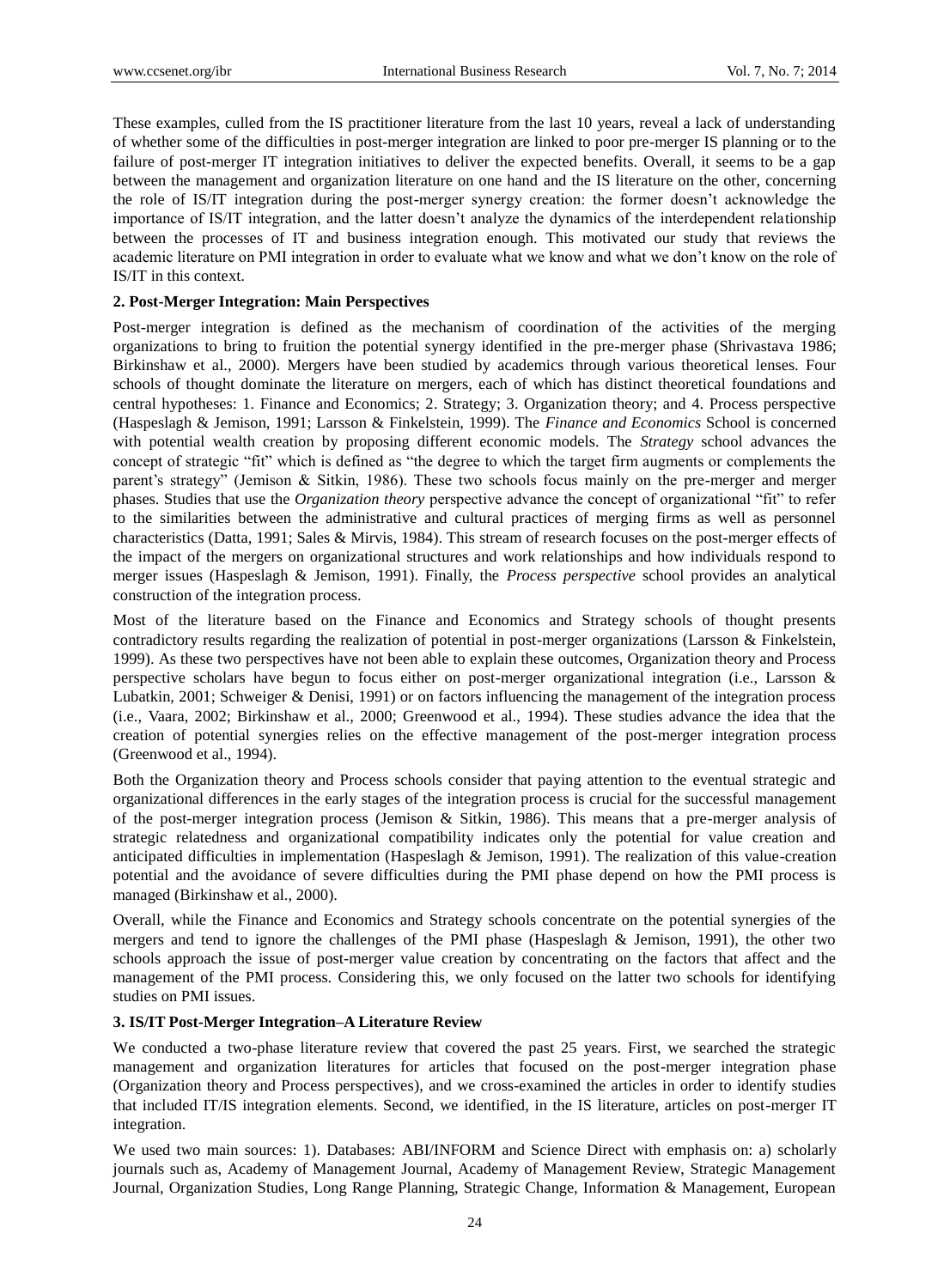Journal of IS, Journal of IT, JAIS, and Journal of Strategic Information Systems that cover strategic and organizational issues; and b) the top 5 IS journals according to the MIS journal rankings provided by AISNet namely: MIS Quarterly, Information Systems Research, Communications of the ACM, Management Science, and Journal of MIS; 2). The "ancestry" technique of article identification (cf. Cooper, 1998), which implies reviewing citations from the articles previously identified. Accounting, Auditing & Accountability journal and the proceedings of HICSS, ECIS and AMCIS were then included. We excluded articles from the practitioner-oriented literature and from specialized conferences (e.g., the Post Merger Integration Conference). We are confident that the variety and quality of the publications included in our review provide an adequate sample on the existing research on post-merger integration.

The search yielded 92 articles, 25 of which focused on IS/IT integration. These 25 articles, with one exception (Granlund, 2003), were published in IS journals. A content analysis helped us identify common concepts as well as each article's theoretical perspective. We based our analysis on Krippendorff's (2004) framework that defines content analysis as "a research technique for making replicable and valid inferences from texts (or other meaningful matter) to the contexts of their use" (Krippendorff, 2004, p. 18).

# *3.1 PMI Schools of Thought*

According to our literature review, the two schools of thought approach the topic of how to successfully attain the potential post-merger synergies differently. On one hand, according to the Organization theory perspective on PMI, the success of a merger is dependent on the choice of integration approaches and the careful planning of new structures and processes (Larsson & Finkelstein, 1999). At the core of this perspective on PMI is the assumption that integration problems can be predicted before the process of PMI begins. On the other hand, the Process school questions management's ability to anticipate differences that may impede the post-merger organizational compatibility, such as cultural and management practices. During the pre-merger planning phase, managers usually put more emphasis on the strategic differences and less on identifying the organizational differences due to the historical importance that is given to the strategic part of the deal (Greenwood et al., 1994). It has been suggested that greater attention should be given to emerging processes when studying diverse issues in the post-merger phase (Empson, 2001; Greenwood et al., 1994).

Thus, according to the Process perspective, post-merger management of organizational differences should focus mainly on the "*challenge of balancing integration and autonomy*" (Graebner, 2004, p. 751), or what Haspeslagh & Jemison (1991) have called, "*the issue of boundary management*" (p. 142). This reflects a dilemma of how much integration of and how much autonomy among the merging parties is needed to achieve potential synergies. Researchers have addressed this dilemma by proposing integration approaches that they deem appropriate given some of the merging parties' strategic and organizational characteristics (Ranft & Lord, 2002). The Process perspective on PMI considers that the choice of integration approach is one of the most important strategic decisions to make in mergers (Pablo, 1994; Zollo & Singh, 2004, Stahl et al., 2013). To deal with the issue of boundary management some researchers have proposed various typologies of integration approaches based on strategic and organizational dimensions (e.g., Haspeslagh & Jemison, 1991; Marks & Mirvis, 2001). Others propose to concurrently implement different approaches in different business units of the same firm (i.e., Schweizer, 2005). These works, based on case studies of selected mergers, provide prescriptive viewpoints of the effectiveness of the management of different integration approaches (Ellis, 2004).

# *3.2 IS/IT Integration Studies*

We evaluated the IS articles by using a two-step approach to better circumscribe the nature and the contribution of each identified study: We first used a concept-centric approach to evaluate each article along two dimensions: the *school of thought* (Organization theory and Process (Note 1) perspective) to which it belonged and its *logical structure* (Note 2). Two main themes emerged from this analysis, one for each school. The results of this analysis are synthesized in Table 1. Second, we analyzed each of the 25 articles for its *knowledge relevancy* to practice or to academia.

# 3.2.1 Theme 1: Process Perspective School: Post-Merger IT Integration Process Management Challenges

Fully 21 of the 25 articles fell under the Process perspective. These articles are characterized by three lines of work: to propose IT integration strategies that will align the IT function with the business goals that emerge from the planned post-merger integration approaches; to identify/measure IT integration success factors; and to analyze the process of integration decision-making

In the first line of work the authors emphasize the importance of the concept of level of IT integration. In the literature on mergers it has been argued that realized synergy is greater than the sum of its parts (Hitt et al., 2001).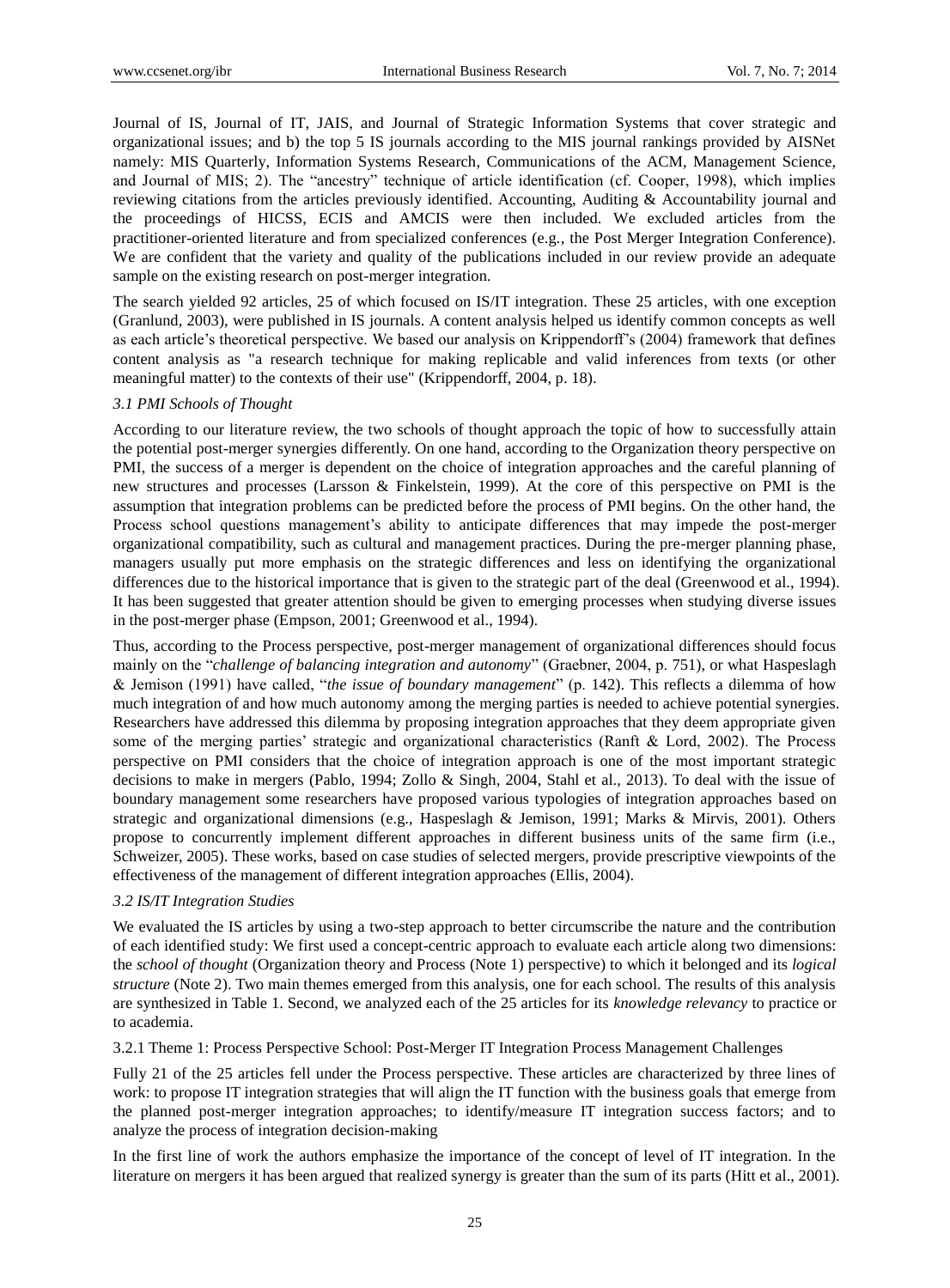One measure to assess the outcomes of the interdependencies of the involved organizational structures in a merger is the level of integration, which can be defined as the degree of post-merger change in organizational structures (Pablo, 1994). Even though we couldn't find a formal definition, based on Wijnhoven et al.'s (2006) argumentation, the level of IT integration reflects "the level of strategic interdependence and organizational autonomy that the merging firm aims at" (p. 8). In this vein, a number of articles advance contingency frameworks that propose different degrees of IT integration according to: IS requirements, business objectives and merger goal (Giacomazzi et al., 1997); type of IS governance (Brown & Renwick, 1996); level of strategic importance of the IS function, lines of communication, organizational IS learning (Merali & McKiernan, 1993); "fit" within and between the IT configurations of the merged entities (Johnston & Yetton, 1996; Henningsson & Yetton, 2011); or IT-business alignment requirements (Wijnhoven et al., 2006; Mehta & Hirschheim, 2007; Alaranta & Henningsson, 2007; Yoo et al., 2007; Seddon et al., 2010; Tanriverdi & Uysal, 2011). These contingency frameworks were empirically tested and different levels of IT integration were found to be appropriate for different merger synergies.

In the second line of work, factors, such as IS participation in merger planning, level of IS standardization, programming language incompatibilities (Stylianou et al., 1996; Robbins & Stylianou, 1999), IS personnel retention (Hwang, 2004), resistance to change, cultural readiness, and learning capacity (Alaranta, 2005) have been empirically found to have an impact on the results of the process of IT integration. In their longitudinal study, Main & Short (1989), stress the importance of planning the post-merger IT integration, without however, revealing the outcomes.

Finally, in the last line of work, researchers analyze the process of integration decision-making by providing process models that enhance our understanding of the relationships between design decisions, implementation activities and IT integration outcomes (Mehta & Hirschheim, 2004; Granlund, 2003).

Most of the studies – with the exception of three articles that present a logical structure of a process model – advance variance models. These articles describe the relationship between IT integration and business integration by following the traditional deterministic IT research agenda, that is, "to understand the consequences of information technology (whether models, techniques, or devices), given specific objectives" (Orlikowski & Barley, 2001, p. 146).

3.2.2 Theme 2: Organization Theory School: Post-Merger IT HR Integration Challenges

Only four IS studies were found that adopted this perspective. Their authors analyzed the IS human resources integration challenges. Factors such as individuals' acceptance of new IT (Huang & Chuang, 2007), incentive mechanisms, career uncertainty, autonomy removal (Alaranta & Viljanen, 2004), or cultural differences (Weber & Pliskin, 1996; Stahl et al., 2013) have been empirically found to have an impact on the outcomes of the process of IT integration. These authors suggest that if management fails to take the above aspects into consideration, the post-merger integration process risks facing problems such as cultural clashes (Weber & Pliskin, 1996) and high employee turnover including highly-skilled IT staff (Alaranta & Viljanen, 2004).

Overall, the articles present the relationship between the two processes of integration from a deterministic view by adopting variance models and none advances a process model approach to study how the events unfold over time.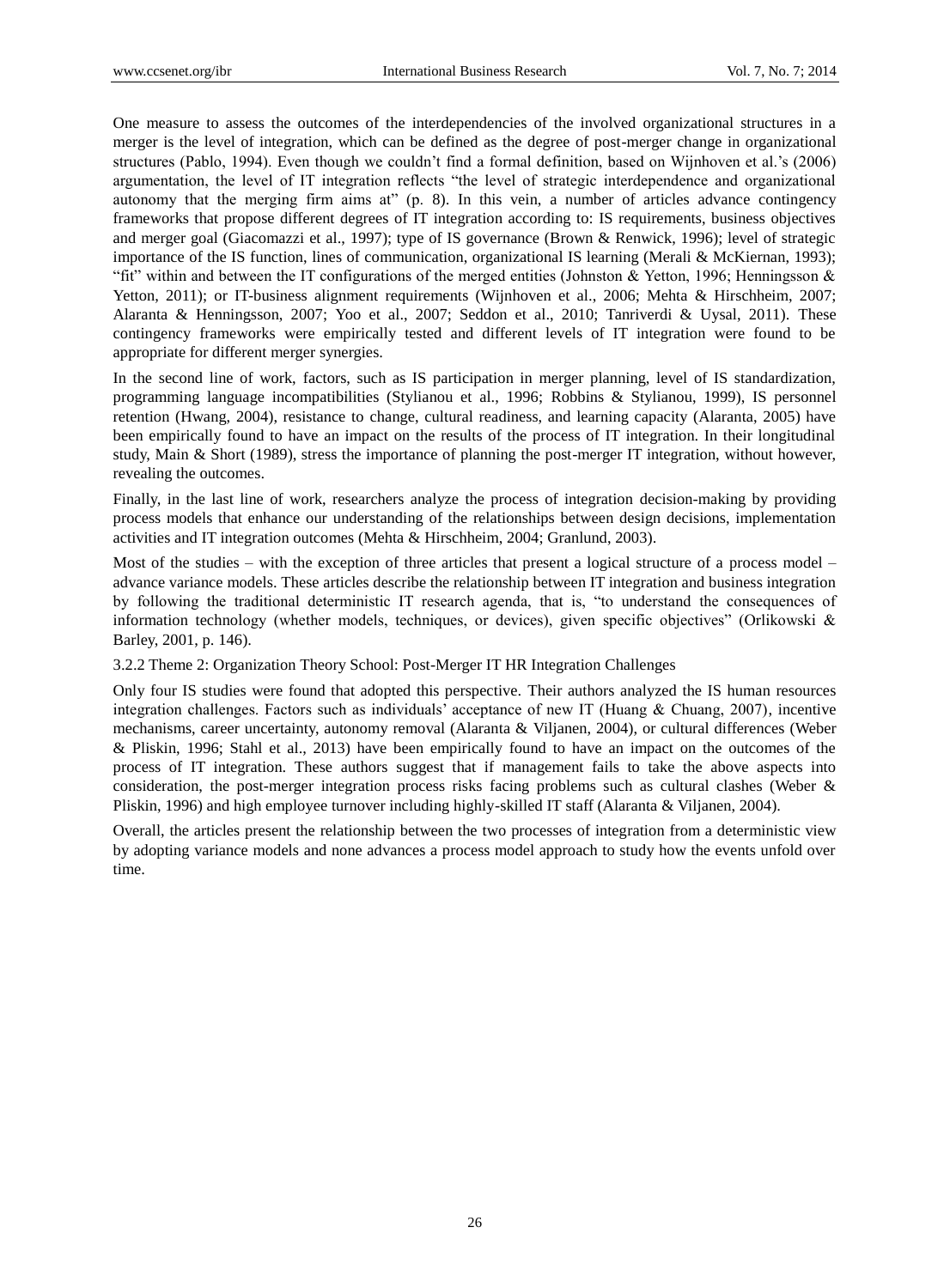|              | Variance Models                                                    |                                                                               | <b>Process Models</b>                                                     |                                                                               |  |  |
|--------------|--------------------------------------------------------------------|-------------------------------------------------------------------------------|---------------------------------------------------------------------------|-------------------------------------------------------------------------------|--|--|
|              | T1: Post-Merger IT Integration<br>Process Management<br>Challenges | T2: Post-Merger IT<br><b>Human Resources</b><br><b>Integration Challenges</b> | T1: Post-Merger IT<br><b>Integration Process</b><br>Management Challenges | T2: Post-Merger IT<br><b>Human Resources</b><br><b>Integration Challenges</b> |  |  |
|              | Process School Alaranta (2005)                                     |                                                                               | Granlund (2003)                                                           |                                                                               |  |  |
|              | Alaranta & Henningsson (2007)                                      |                                                                               | Mehta & Hirschheim (2004)                                                 |                                                                               |  |  |
|              | Brown & Renwick (1996)                                             |                                                                               | Mehta & Hirschheim (2007)                                                 |                                                                               |  |  |
|              | Brown et al. (2003)                                                |                                                                               |                                                                           |                                                                               |  |  |
|              | Buck-Lew et al. (1992)                                             |                                                                               |                                                                           |                                                                               |  |  |
|              | Giacomazzi et al. (1997)                                           |                                                                               |                                                                           |                                                                               |  |  |
|              | Henningsson & Yetton (2011)                                        |                                                                               |                                                                           |                                                                               |  |  |
|              | Hwang (2004)                                                       |                                                                               |                                                                           |                                                                               |  |  |
|              | Johnston & Yetton (1996)                                           |                                                                               |                                                                           |                                                                               |  |  |
|              | Main & Short (1989)                                                |                                                                               |                                                                           |                                                                               |  |  |
|              | McKiernan & Merali (1995)                                          |                                                                               |                                                                           |                                                                               |  |  |
|              | Merali & McKiernan (1993)                                          |                                                                               |                                                                           |                                                                               |  |  |
|              | Robbins & Stylianou (1999)                                         |                                                                               |                                                                           |                                                                               |  |  |
|              | Seddon et al. (2010)                                               |                                                                               |                                                                           |                                                                               |  |  |
|              | Stylianou et al. (1996)                                            |                                                                               |                                                                           |                                                                               |  |  |
|              | Tanriverdi & Uysal (2011)                                          |                                                                               |                                                                           |                                                                               |  |  |
|              | Wijnhoven et al. (2006)                                            |                                                                               |                                                                           |                                                                               |  |  |
|              | Yoo et al. (2007)                                                  |                                                                               |                                                                           |                                                                               |  |  |
| Organization |                                                                    | Alaranta & Viljanen (2004)                                                    |                                                                           |                                                                               |  |  |
| School       |                                                                    | Huang & Chuang (2007)                                                         |                                                                           |                                                                               |  |  |
|              |                                                                    | Stahl et al. (2013)                                                           |                                                                           |                                                                               |  |  |
|              |                                                                    | Weber & Pliskin (1996)                                                        |                                                                           |                                                                               |  |  |

### Table 1. Summary of the literature on post-merger IS/IT integration

### *3.3 Type of Knowledge Relevancy*

A research paper entails a reasoned argument that presents the reader with supporting evidence for its conclusions and contains a certain level of abstraction when describing the study's tenets and methodological procedures. Drawing on the tenets of the argumentation theory (Toulmin, 1958) and on the discourse of practice of relevance (Benbasat & Zmud, 1999) we created a four-quadrant typology of knowledge relevancy (Figure 1), along two dimensions: the level of abstraction and the level of the knowledge's trustworthiness. Based on Benbasat and Zmud's (1999) description of "relevancy", we consider that an article can be: a) relevant to practitioners by having "implementable" implications and providing a "painless" approach (less abstraction, pragmatic tone, more real life facts) for IS professionals to access a "state of knowledge" that will be used to solve a problem or make the most of an opportunity; and b) relevant to IS researchers by stimulating critical thinking with a "scholarly" tone, and elaborated illustrations of the theoretical foundation and methodologies used. Regardless of the direction–practitioner or academia–in which an article is leaning, however, it may contain valid or flawed argumentation. Indeed, "*relevancy doesn't imply that research needs to be carried out in a less rigorous fashion*" (Benbasat & Zmud, 1999, p. 5).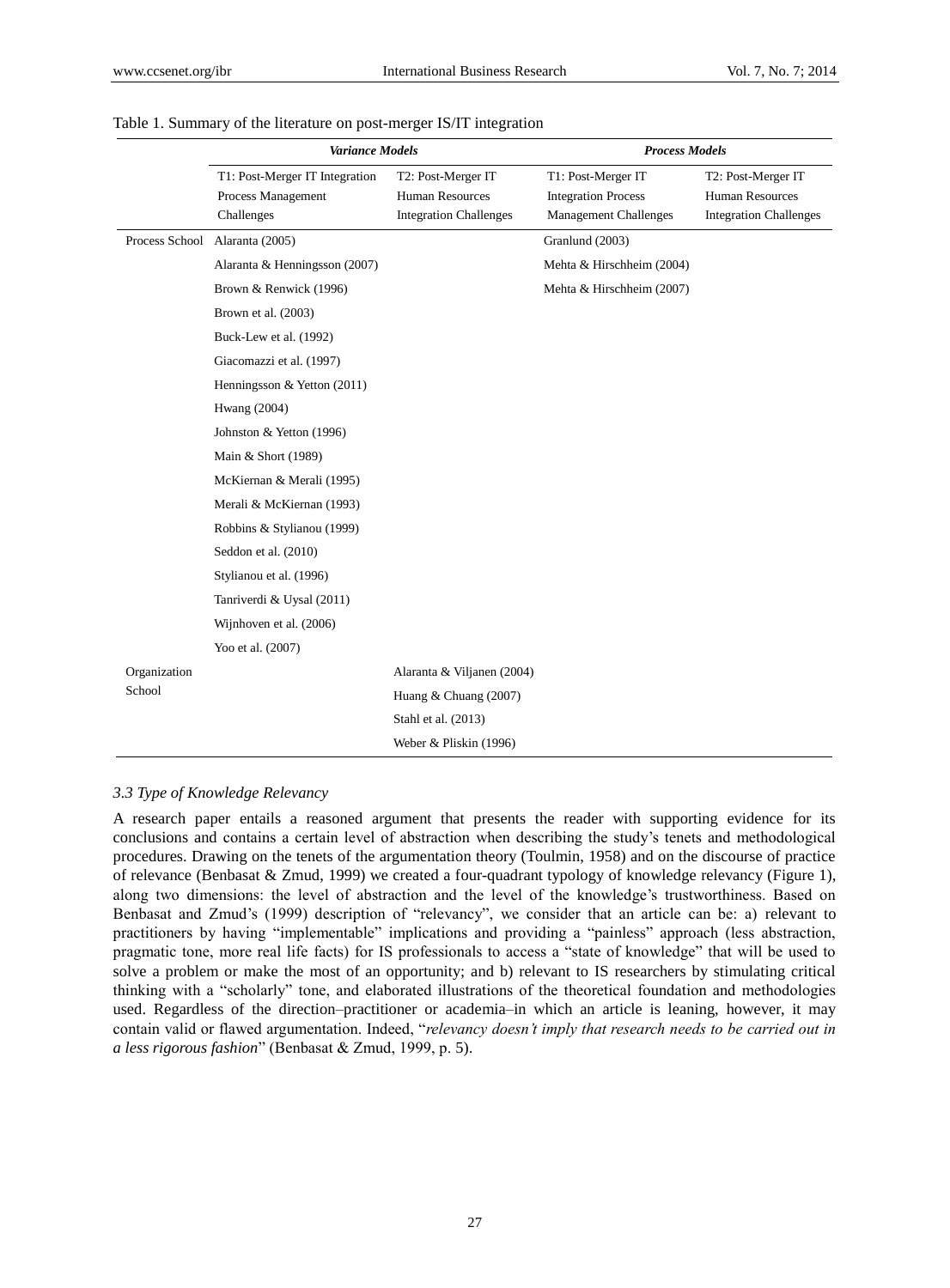| <b>Valid</b><br>Implementable<br>Logical                         |                                                                         | <b>Critical Thinking</b> |                                                                        |                                                                             |  |
|------------------------------------------------------------------|-------------------------------------------------------------------------|--------------------------|------------------------------------------------------------------------|-----------------------------------------------------------------------------|--|
| <b>Structure</b>                                                 | Argumentation based on inductive<br>logic                               |                          |                                                                        | Argumentation based on inductive<br>(theory-building) or deductive<br>logic |  |
|                                                                  | Evidence-based claims                                                   |                          |                                                                        | Evidence-based or persuasive<br>reasoning-based claims                      |  |
|                                                                  | No, or poorly defined theoretical<br>grounding                          |                          | Propose theory based on a sound<br>line of reasoning (theory-building) |                                                                             |  |
|                                                                  | No logical fallacies                                                    |                          |                                                                        | or advance empirical models<br>based on solid tenets                        |  |
| Knowledge<br><b>Trustworthiness</b>                              |                                                                         | Q3                       | Q <sub>4</sub>                                                         | No logical fallacies                                                        |  |
|                                                                  | Anecdotal                                                               | Q1                       | Q2                                                                     | Less Rigorous                                                               |  |
|                                                                  | Argumentation based on inductive<br>logic                               |                          |                                                                        | Argumentation based on inductive<br>(theory-building) or deductive logic    |  |
|                                                                  | Evidence-based claims                                                   |                          |                                                                        | Evidence-based or persuasive<br>reasoning-based claims                      |  |
|                                                                  | No, or poorly defined theoretical<br>grounding                          |                          |                                                                        | Propose theory based on unclear<br>arguments (theory-building) or           |  |
|                                                                  | Logical Fallacies (i.e. implied<br>definition; illegitimate definition; |                          |                                                                        | advance empirical models that lack<br>rigor                                 |  |
| <b>Flawed</b><br>Logical<br><b>Structure</b>                     | tautology)                                                              |                          |                                                                        | Logical fallacies ( <i>i.e.</i> ignoring<br>alternatives; false context)    |  |
| <b>No Theory</b><br><b>Theory</b><br><b>Level of Abstraction</b> |                                                                         |                          |                                                                        |                                                                             |  |

Figure 1. Typology of knowledge relevancy

In this vein, we assessed also the knowledge trustworthiness of an article in terms of correctness of use of appropriate methods and analyses (Benbasat & Zmud, 1999) and validity of the logic of argumentation. For the latter, we used Hart's (2001) six prerequisites for an article to be considered as having a sound logical structure: a reliable structure to sustain proper argumentation; clear concept definition; reasons for claims; substantiated assumptions; avoidance of logical fallacies; use of legitimate and relevant, not anecdotal, evidence.

The four quadrants are:

*Q1: The Anecdotal* – The articles in this view are often characterized as "popular literature" that advance claims based on "anecdotal" evidence;

*Q2: The Less Rigorous* –The articles categorized in this quadrant challenge reader's causal assumptions with interesting ideas but based on unclear arguments, or in the case of empirical studies, by inappropriate or/and less rigorous methodologies.

*Q3: The Implementable* – The authors' argumentation is prescriptive without much abstraction. The articles that fit this description, even though they are published by scholarly journals, target mainly the practitioner audience;

*Q4: The Critical Thinking* – These articles present a high level of rigor and knowledge trustworthiness and are published by top academic journals.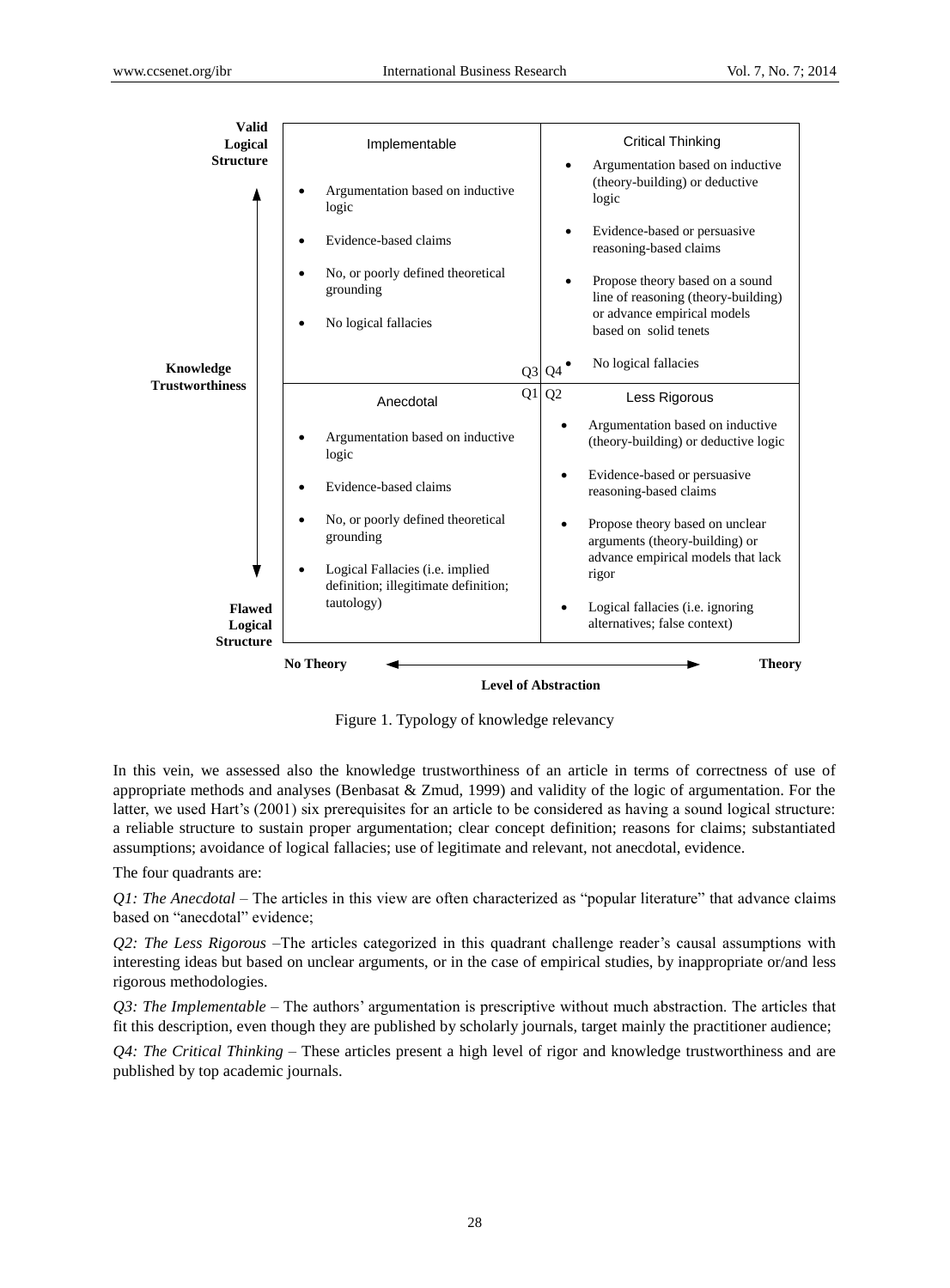| Source (empirical/conceptual)<br>Type of relevancy (quadrant) |                                           |  |  |  |
|---------------------------------------------------------------|-------------------------------------------|--|--|--|
|                                                               |                                           |  |  |  |
| Alaranta (2005) (empirical)                                   | Alaranta & Henningsson (2007) (empirical) |  |  |  |
| Alaranta & Viljanen (2004) (conceptual)                       | Brown & Renwick (1996) (empirical)        |  |  |  |
| Brown et al. (2003) (empirical)                               | Giacomazzi et al (1997) (empirical)       |  |  |  |
| Buck-Lew et al. (1992) (empirical)                            | Granlund (2003) (empirical)               |  |  |  |
| Hwang (2004) (conceptual)                                     | Henningsson & Yetton (2011) (empirical)   |  |  |  |
| Main & Short (1989) (empirical)                               | Huang & Chuang (2007) (empirical)         |  |  |  |
| McKiernan & Merali (1995) (empirical)                         | Johnston & Yetton (1996) (empirical)      |  |  |  |
| Merali & McKiernan (1993) (empirical)                         | Mehta & Hirschheim (2004) (empirical)     |  |  |  |
| Seddon et al. (2010) (empirical)                              | Mehta & Hirschheim (2007) (empirical)     |  |  |  |
| Stahl et al. (2013) (conceptual)                              | Robbins & Stylianou (1999) (empirical)    |  |  |  |
|                                                               | Stylianou et al. (1996) (empirical)       |  |  |  |
|                                                               | Tanriverdi & Uysal (2011) (emprical)      |  |  |  |
|                                                               | Yoo et al. (2007) (empirical)             |  |  |  |
|                                                               | Wijnhoven et al. (2006) (empirical)       |  |  |  |
|                                                               | Weber & Pliskin (1996) (empirical)        |  |  |  |

## Table 2. Knowledge relevancy of the IS/IT in PMI articles

Our analysis of the knowledge relevancy showed that 10 articles are situated in Q3 and 15 are positioned within Q4. A summary of the results is presented in Table 2. The outcomes reveal that approximate 1 out of 3 studies have a prescriptive nature and address the practitioners. These articles propose "implementable" solutions for IS professionals to solve problems or deal with challenges in a post-merger IT integration context. The rest of the studies are relevant to IS scholars by adopting a "scholarly" tone, proposing a high level of theoretical abstraction, and providing rigorous explanations of the methodologies used.

## **4. Discussion**

Our review shows that although IT "fit" has been found to be an important dimension of post-merger integration (Buck-Lew et al., 1992) and that IT integration has been found to have an important impact on the outcomes of a merger (Wijnhoven et al., 2006), the topic, especially the interrelatedness of the processes of IT and business integration, has received relatively little attention. Five issues are raised and suggestions for future research are proposed.

#### *4.1 Issue 1: Dilemma of Integration vs. Autonomy in IS Literature on PMI*

In a synthesis of the research on different approaches for PMI, Ellis (2004) argues that firms' decision on how to approach the process of PMI depends on two organizational strategic dimensions: the need *for strategic interdependence* that illustrates the extent to which the two firms involved in the merger augment or complement each other in terms of products and customers; and the *need for organizational autonomy* that can be defined as the degree of cross-boundary interaction and coordination between the merging firms. A number of studies emphasizes that the "issue of boundary management" should be dealt with by simultaneously providing multi-level, different integration approaches that would ensure, on one hand, a certain degree of organizational autonomy for some business units, and on the other hand, an environment that enables, if necessary, sharing work practices and knowledge for other business units (Ranft & Lord, 2002; Graebner, 2004; Schweizer, 2005).

Despite the focus on the management of differences, studies on PMI fail to mention if there is also a dilemma of integration versus autonomy at the IT function level. The practitioner literature, however, suggests the existence of such a dilemma. According to this literature, some firms, fearing costs and complexity, never integrate their information systems and therefore synergy gain is minimal. Others focus on the potential synergy gains and without much planning, implement an absorption approach by choosing one information system over another, often frustrating both customers and employees (Aberg & Sias, 2004). In terms of if and how much it needs to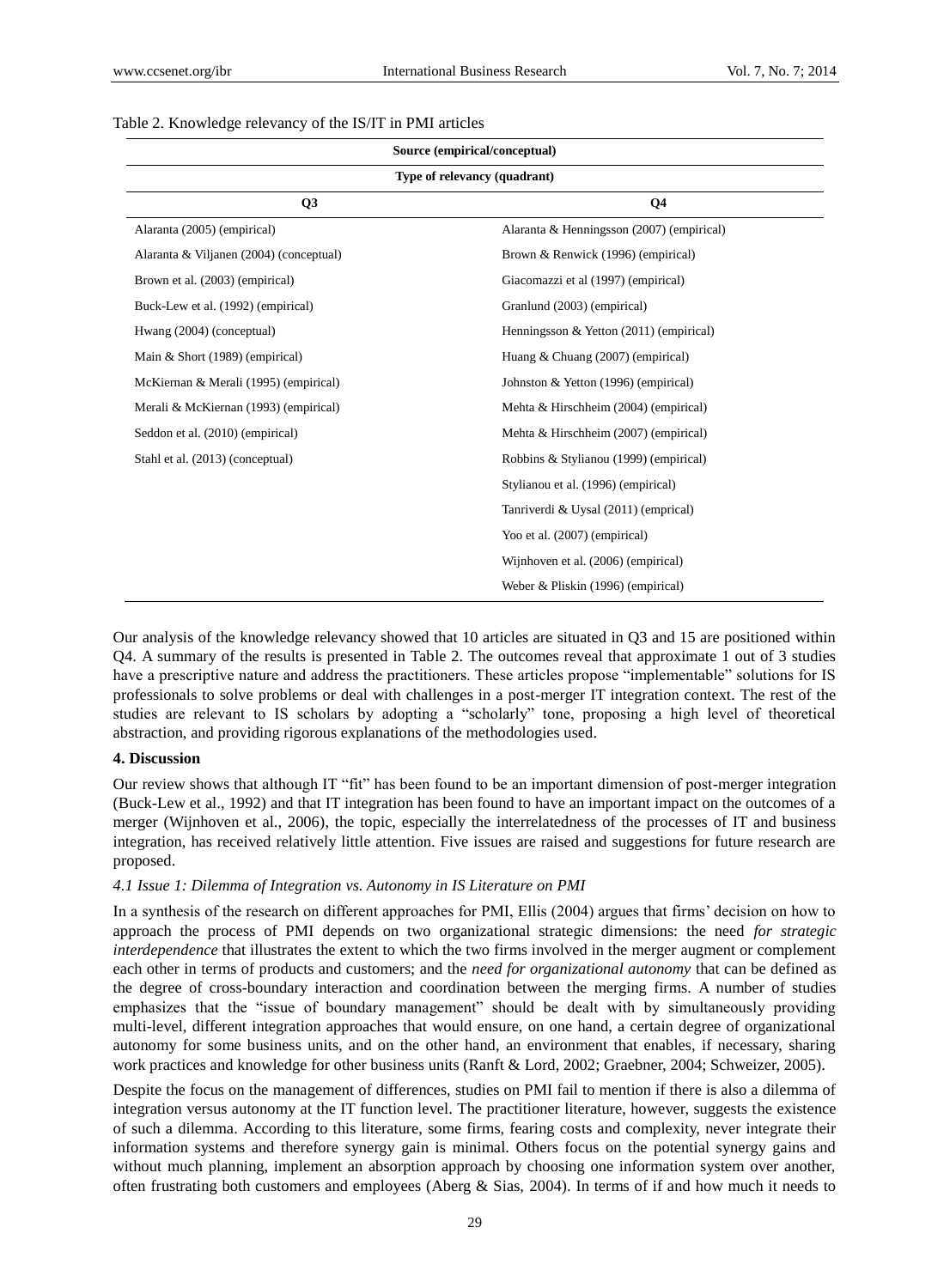integrate the post-merger IT functions, Carayannis and Chanaron (2007) recommend that IT management would be in a better position to make a decision in these matters if it had access to the correct information and understood how business processes work.

While IS researchers agree that differences in post-merger IT functions need to be dealt with (Buck-Lew et al., 1992; Johnston & Yetton, 1996), we find that IS studies in PMI settings focus mainly on the processes of change in IS strategy and IS structure and do not address this potential dilemma. There is a need for empirical research to study the decisional process of IT function integration in complex post-merger settings that reflect a mix of business integration approaches. Examining the PMI dilemma at the IT function level would contribute to a better understanding of the dilemma at the organization level.

## *4.2 Issue 2: Knowledge Sharing in Post-Merger ISD*

Post-merger IT integration often involves the development of new IS that will span the boundaries of previously independent organizations. These systems are aimed at enabling the implementation of the emergent work practices reflected by the adopted PMI approaches. Thus, successful development of ISs that are to support the merged organizations is a critical issue. The IS literature on PMI mentions that there is a need to develop and implement IS that will "bridge" or enable a "best-of-breed" IT functionality (Wijnhoven et al., 2006), however there is no research on how these IT artifacts are developed.

One of the objectives of the PMI is to ensure that conditions for cooperation among personnel from the merged organizations are created and decision-making design is based on accurate information (Schweiger & Goulet, 2000). Knowledge sharing between the merged companies is a key factor for successful integration (Hebert et al., 2005). Despite the fact that this line of work emphasizes the central place that knowledge sharing has in the PMI process, researchers haven't paid attention to the relationship between practices of knowledge sharing and post-merger integration approaches. Also, researchers who examined the "issue of boundary management" have not explored the notion of boundaries. In most studies, boundaries themselves have been taken for granted. In those studies that focused on knowledge sharing and acknowledged the co-existence of multiple professionaland departmental-based boundaries (e.g., Schweizer, 2005; Lord & Ranft, 2002; Empson, 2001), the question of how individuals involved in collaborative efforts span those boundaries, was not addressed.

A number of studies show that knowledge sharing is a difficult task. Organizations face challenges such as how to motivate employees to share knowledge (Wasko & Faraj, 2005), create trust (McEvily et al., 2003), or bridge different work practices (Brown & Duguid, 2001). The IS development literature has traditionally linked the success of systems development initiatives to the effective collaboration and knowledge sharing among individuals that are members of different professional communities (Suchman, 2002; Karsten et al., 2001; Levina & Vaast 2006). Knowledge sharing is challenging during ISD efforts. Better approaches to sharing knowledge may avoid this problem (Byrd et al., 1992), but due to the contextual nature of knowledge, often times this is not enough to develop an effective IT (Luna-Reyes et al., 2005). Large ISD projects usually involve processes of knowledge sharing that cut across organizational boundaries that separate project stakeholders within the same corporation.

While, as the above suggests, knowledge sharing among the members of a single organization is difficult, it is even more challenging in a PMI context, since the actors involved abide by different local, social and cultural rules based on different organizational contexts (Empson, 2001; Schweizer, 2005). The critical importance of post-merger knowledge sharing (Yoo et al., 2007) and IS integration (Mehta & Hirschheim, 2007), and the challenge to share knowledge during ISD efforts (Orlikowski, 2002; Levina & Vaast, 2005) notwithstanding, our literature review has revealed that there are no any studies that focus on understanding the process of knowledge sharing during the post-merger development of IS. Examining the practices of knowledge sharing during the IS developments in PMI settings would increase our understanding of how new ISs may help or impede the implementation of post-merger work practices.

### *4.3 Issue 3: Paucity of Scholarly Articles on Post-Merger IS/IT Integration (Issue of Relevancy)*

According to Davison et al. (2005) the significance of academic research work is materialized when it is published. However, not all published material is equal in quality. This problem is especially found in the field of IS where descriptions and implementations of new technologies often appear in non-refereed work or in practitioner oriented literature. In this article, from the outset of our literature review we eliminated professional publications. Use of such sources was restricted to factual information due to the low theoretical background and application dependency. Quality IS research literature from peer-reviewed journals served as the major base of our literature review as it provided sufficient theoretical background as well as leaded for additional references on the specific subject of PMI.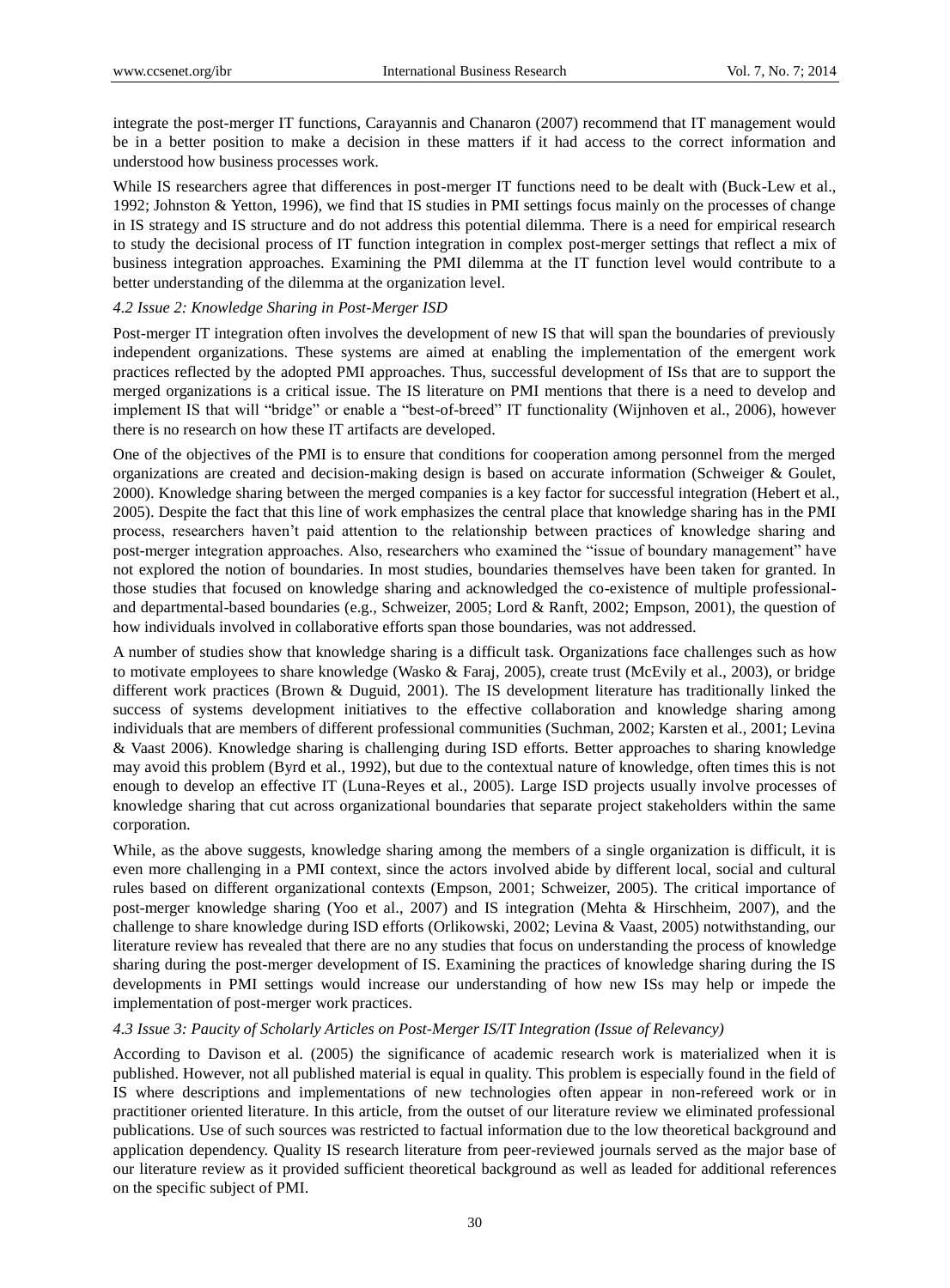Despite the obvious limitation of this analysis of not being able to cover all possible peer-review journals, we are confident to posit that IS literature is scarce in examining such an important and actual topic of interest, that is, the IT/IS integration in post-merger settings, by providing only 25 articles in the past 20 years. Thus, more scholar-oriented studies are needed in this line of research.

#### *4.4 Issue 4: Process versus Variance Models*

Only three of the reviewed studies' logical structure was of a process nature. It has been argued that IT-driven organizational change is a social process (Orlikowski, 2002), and that a theory of change is best framed as a process theory rather than as a variance theory (Van de Ven & Poole, 1995). It has been argued however, that the interaction between IT and humans in an organizational environment cannot be regarded as a one-dimensional, causal relationship (Orlikowski & Baroudi, 1991). In the case of a radical change such as a merger, process models can handle more complex causal relationships than variance models can and provide an explanation of how the inputs and outputs are related at different levels of analysis, rather than simply identifying the relationship like the variance models do.

A process theory explains how a sequence of events that unfolds through time leads to some outcome (Van de Ven & Poole, 1995). Process theory can provide explanations on how one micro-level event leads to and affects the ensuing one. It can also shed light on how a macro-level pattern may trigger the succession of micro-level events. In this perspective, the post-merger development of an IS can be described as a process that entails a "sequence of individual and collective events, actions, and activities unfolding over time in context" (Pettigrew, 1997, p. 337). The resulting view of the process tells a rich story of the events taking place within a target situation by explaining how influential factors interact, such as knowledge sharing, how they collectively lead to future action, and what constrains them. Moreover, the dynamic approach of the process theory seeks a holistic explanation and assigns temporal, pluralistic and asymmetrical properties to an organizational process.

Process models that are analyzed with appropriate strategies can also be used by IS researchers as complementary to deterministic-type models in terms of the source of otherwise unobservable elements that might increase the internal and external validity of the variance models (Sabherwal & Robey, 1995).

## *4.5 Issue 5: Need for Composite Multi-Level Theories of Change*

Our analysis, based on the knowledge relevancy dimension, identified only 16 articles from a total of 25 that present a solid theoretical foundation. These studies, with the exception of Mehta and Hirschheim's (2004), advance mono-lens theories of change. Organizational change, however, is difficult to explain without recourse to several theoretical lenses that are often used separately in analyzing a single process (Lapointe & Rivard, 2007). It has been suggested that a composite theory is more appropriate to explain change (Poole & Van de Ven, 2004). In this view, the process of change is governed by four different "motors" (life-cycle, teleological, dialectical, and evolutionary), which are generic mechanisms derived via induction from the narrative stories of events of organizational change. A multi-level combination of "motors" will accurately describe the "what", "how" and "why" of organizational change. Researchers should consider using such composite theories of change that include different "motors" that act at different levels of analysis when analyzing post-merger IT integration. For example, we can consider the post-merger IT integration process in an organization from a dual-motor perspective, teleological and dialectical. We assume that change is driven by the actions of individuals, usually managers that try to create a new organizational form. These individuals are usually assumed to be rational as they are perceived in the traditional teleological models of IT adoption. However, a teleological perspective of change at the micro level of analysis oversimplifies or overlooks the period of organizational transition from the old practices to the new ones imposed by new organizational arrangements and eventually supported by a new technology. A dialectic motor at the organizational level of analysis describes how the divergent goals of individuals produce organizational change. At the same time, because the dialectical process encapsulates teleological forces in opposition, the two motors are coexistent in an interdependent relationship.

#### **5. Conclusion**

The merging of organizations is a strategic practice that firms have adopted worldwide as a means of business growth and market expansion. Notwithstanding its critical role, our literature review found relatively few studies of the issue. Yet, the professional literature emphasizes the critical role of IT integration during the post-merger phase (Sarrazin & West, 2011), and identifies the incompatibility of the information systems of the merging parties as a major barrier to successful integration (Worthen, 2007). In this context, the merger of information technology in general and information systems in particular are likely to play an important role, since they are key in supporting business processes, be they operational or strategic. Given this importance, we analyzed extant literature in order to assess its contribution and to identify research avenues. In brief, future research would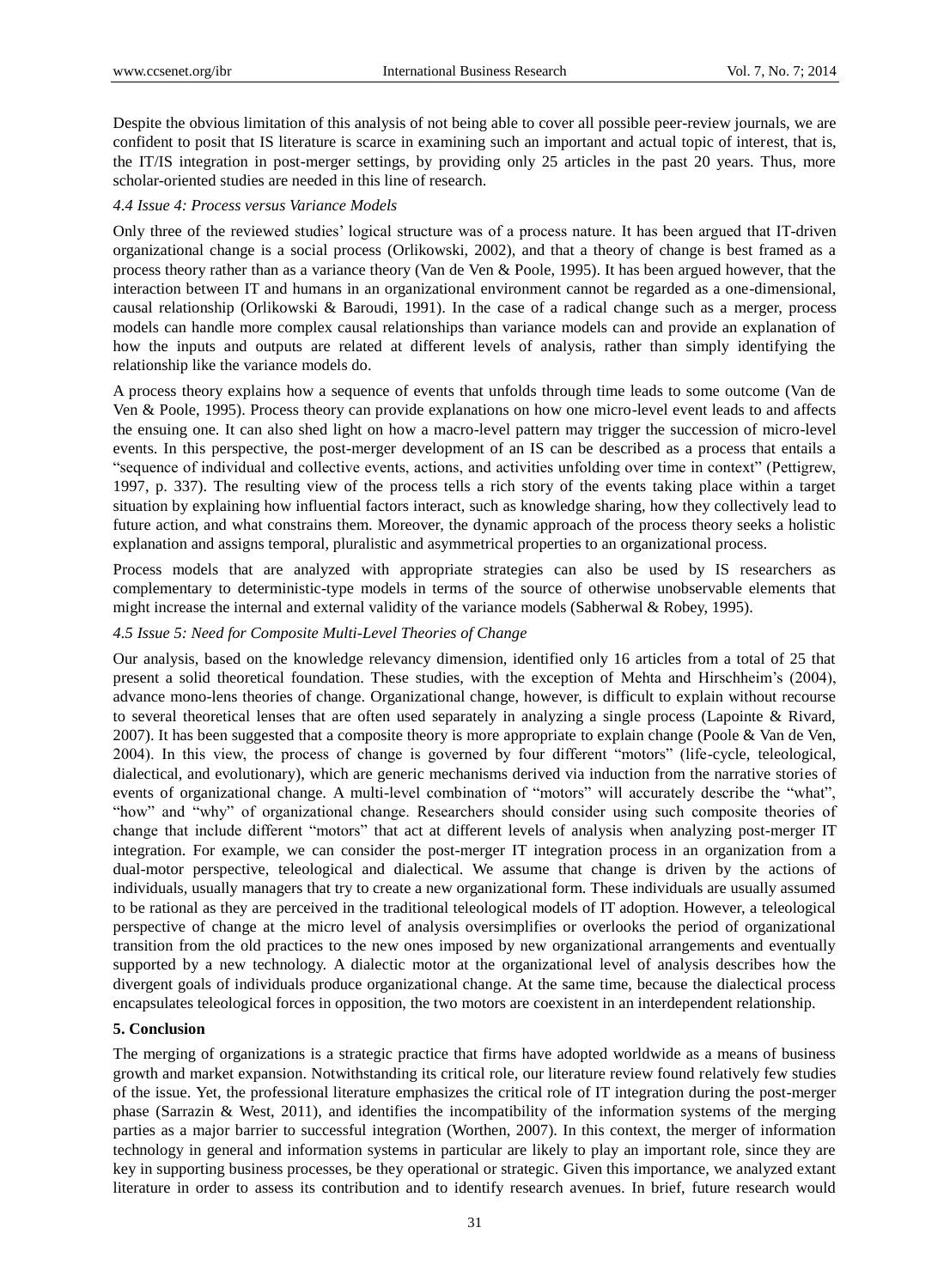contribute to the advancement of knowledge on this phenomenon by focusing on the dilemma of integration vs. autonomy in terms of IS and IT, examine the issue of knowledge sharing among the parties involved in an IS development project during the PMI phase, adopt a process perspective to explain IS/IT integration and aim at proposing multilevel models to explain the changes that take place during the PMI phase.

#### **References**

Aberg, L., & Sias, D. L. (2004). Taming Post-merger IT Integration. *McKinsey on Finance, 12*, 20–24.

- Alaranta, M. (2005). *Integrating the Enterprise Systems after a Merger: Managing the Change in a Manufacturing Company*. Proceedings of the European Conference on Information Systems.
- Alaranta, M., & Henningsson, T. (2007). *Shaping the Post-Merger Information Systems Integration Strategy*. Proceedings of 40th Hawaii International Conference on System Sciences, Hawaii, USA. http://dx.doi.org/10.1109/HICSS.2007.480
- Alaranta, M., & Viljanen, M. (2004). *Integrating the IS Personnel after a Merger - Managing Challenges and opportunities*. Proceedings of the European Conference on Information Systems.
- Benbasat, I., & Zmud, R. W. (1999). Empirical Research in Information Systems: The Practice of Relevance. *MIS Quarterly, 23*(1), 3–16. http://dx.doi.org/10.2307/249403
- Birkinshaw, J., Bresman, H., & Håkanson, L. (2000). Managing the Post-acquisition Integration Process: How the Human Integration and Task Integration Processes Interact to Foster Value Creation. *The Journal of Management Studies, 37*(3), 395–424. http://dx.doi.org/10.1111/1467-6486.00186
- Brown, C. V., & Renwick, J. S. (1996). Alignment of the IS Organization: The Special Case of Corporate Acquisitions. *The DATA BASE for Advances in Information Systems, 27*(4), 25–33. http://dx.doi.org/10.1145/252829.252833
- Brown, C. V., Clancy, G., & Scholer, R. J. (2003). A Post-merger IT Integration Success Story: Sally Mae. *MIS Quarterly Executive, 2*(1), 15–27.
- Brown, J. S., & Duguid, P. (2001). Knowledge and Organization: A Social-Practice Perspective. *Organization Science, 12*(2), 198–213. http://dx.doi.org/10.1287/orsc.12.2.198.10116
- Buck-Lew, M., Wardle, C. E., & Pliskin, N. (1992). Accounting for Information Technology in Corporate Acquisitions. *Information & Management, 22*(6), 363–369. http://dx.doi.org/10.1016/0378-7206(92)90031-A
- Byrd, T. A., Cossick, K. L., & Zmud, R. W. (1992). A Synthesis of Research on Requirements Analysis and Knowledge Acquisition Techniques. *MIS quarterly, 16*(1), 117–138. http://dx.doi.org/10.2307/249704
- Carayannis, E. G., & Chanaron, J. J. (2007). *Leading and managing creators, inventors, and innovators: The art, science, and craft of fostering creativity, triggering invention, and catalyzing innovation*: Greenwood Publishing Group.
- Cooper, H. (1998). *Synthesizing Research: A Guide for Literature Review*. Thousand Oaks, CA: SAGE Publications Ltd.
- Curtis, G. A., & Chanmugam, R. (2005). Reconcilable Differences: IT and Post-merger Integration. *Accenture Outlook*, (2). Retrieved from http://www.accenture.com/Global/Research\_and\_Insights/Outlook/ReconcilableIntegration\_old.htm
- Datta, D. K. (1991). Organizational Fit and Acquisition Performance: Effects of Post-Acquisition Integration. *Strategic Management Journal, 12*(4), 281–297. http://dx.doi.org/10.1002/smj.4250120404
- Davison, R. M., De Vreede, G. J., & Briggs, R. O. (2005). On Peer Review Standards For the Information Systems Literature. *Communications of the Association for Information Systems,* 16.
- Economic Times. (2013). Retrieved from http://articles.economictimes.indiatimes.com/2013-10-24/news/43365989\_1\_dealogic-global-merger-and-a cquisition-ma-deal-volume
- Ellis, K. (2004). Managing the Acquisition Process: Do Differences Actually Exist across Integration Approaches. In A. L. Pablo & M. Javidan (Eds.), *Mergers and Acquisitions: Creating Integrative Knowledge*. John Wiley & Sons.
- Empson, L. (2001). Fear of Exploitation and Fear of Contamination: Impediments to Knowledge Transfer in Mergers between Professional Service Firms. *Human Relations, 54*(7), 839–862.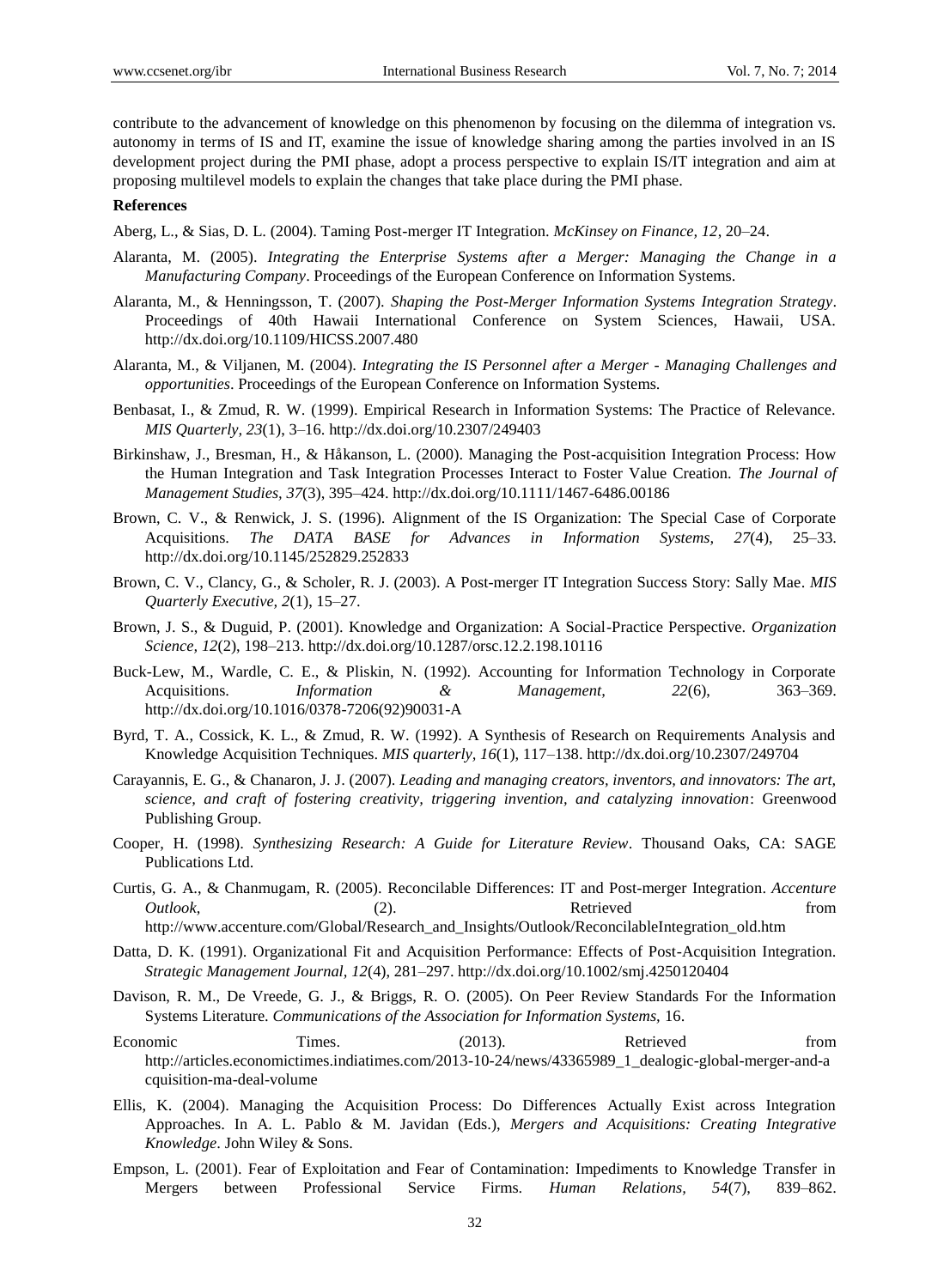http://dx.doi.org/10.1177/0018726701547003

- Giacomazzi, F., Panella, C. Pernici, B., & Sansoni, M. (1997). Information Systems Integration in Mergers and Acquisitions: A Normative Model. *Information & Management, 32*(6), 289–302. http://dx.doi.org/10.1016/S0378-7206(97)00031-1
- Graebner, M. E. (2004). Momentum and serendipity: how acquired leaders create value in the integration of technology firms. *Strategic Management Journal, 25*(8–9), 751–777. http://dx.doi.org/10.1002/smj.419
- Granlund, M. (2003). Management Accounting System Integration in Corporate Mergers: A Case Study. *Accounting, Auditing & Accountability Journal, 16*(2), 208–243. http://dx.doi.org/10.1108/09513570310472822
- Greenwood, R., Hinings, C. R., & Brown, J. (1994). Merging Professional Service Firms. *Organization Science, 5*(2), 239–257. http://dx.doi.org/10.1287/orsc.5.2.239
- Hart, C. (2001). *Doing a Literature Review: Releasing the Social Science Research Imagination*. London: SAGE Publications Ltd.
- Haspeslagh, P., & Jemison, D. B. (1991). *Managing Acquisitions – Creating Value through Corporate Renewal.* New York: The Free Press.
- Hebert, P., Very, P., & Beamish, P. W. (2005). Expatriation as a Bridge over Troubled Water: A Knowledge-Based Perspective Applied to Cross-Border Acquisitions. *Organization Studies, 26*(10), 1454– 1476. http://dx.doi.org/10.1177/0170840605057067
- Henningsson, S., & Yetton, P. (2011). *Managing the IT integration of acquisitions by multi-business organizations*. Proceedings of the Thirty Second International Conference on Information Systems.
- Hitt, M. A., Harrison, J. W., & Ireland, R. D. (2001). *Mergers and Acquisitions: Guide to Creating Value for Stakeholders*. Oxford: Oxford University Press.
- Huang, E., & Chuang, M. H. (2007). Extending the Theory of Planned Behavior as a Model to Explain Post-merger Employee Behavior of IS Use. *Computers in Human Behavior, 23*(1), 240–257. http://dx.doi.org/10.1016/j.chb.2004.10.010
- Hwang, M. (2004). Integrating Enterpris*e Systems in Mergers and Acquisitions.* Proceedings of the Tenth Americas Conference on Information Systems.
- Jemison, D. B., & Sitkin, S. B. (1986). Corporate Acquisitions: A Process Perspective. *The Academy of Management Review, 11*(1), 145–163.
- Johnston, K., & Yetton, P. (1996). Integrating Information Technology Divisions in a Bank Merger Fit, Compatibility and Models of Change. *The Journal of Strategic Information Systems, 5*(3), 189–211. http://dx.doi.org/10.1016/S0963-8687(96)80003-5
- Karsten, H., Lyytinen, K., Hurskainen, M., & Koskelainen, T. (2001). Crossing boundaries and conscripting participation: representing and integrating knowledge in a paper machinery project. *European Journal of Information Systems, 10*(2), 89–98. http://dx.doi.org/10.1057/palgrave.ejis.3000395
- Krippendorff, K. (2004). *Content analysis: an introduction to its methodology*. Sage.
- Lapointe, L., & Rivard, S. (2007). A Triple Take on Information Technology Implementation. *Organization Science, 18*(1), 89–107. http://dx.doi.org/10.1287/orsc.1060.0225
- Larsson, R., & Finkelstein, S. (1999). Integrating Strategic, Organizational, and Human Resource Perspectives on Mergers and Acquisitions: A Case Survey of Synergy Realization. *Organization Science, 10*(1), 1–26. http://dx.doi.org/10.1287/orsc.10.1.1
- Larsson, R., & Lubatkin, M. (2001). Achieving Acculturation in Mergers and Acquisitions: An International Case Study. *Human Relations, 54*(12), 1573–1606. http://dx.doi.org/10.1177/00187267015412002
- Levina, N., & Vaast, E. (2005). The Emergence of Boundary Spanning Competence in Practice: Implications for Implementation and Use of Information Systems. *MIS Quarterly, 29*(2), 335–369.
- Luna-Reyes, L. F., Zhang, J., Gil-Garcia, J. R., & Cresswell, A. M. (2005). Information systems development as emergent socio-technical change: a practice approach. *European Journal of Information Systems*. http://dx.doi.org/10.1057/palgrave.ejis.3000524
- Main, T. J., & Short, J. E. (1989). Managing the Merger: Building Partnership through IT Planning at the New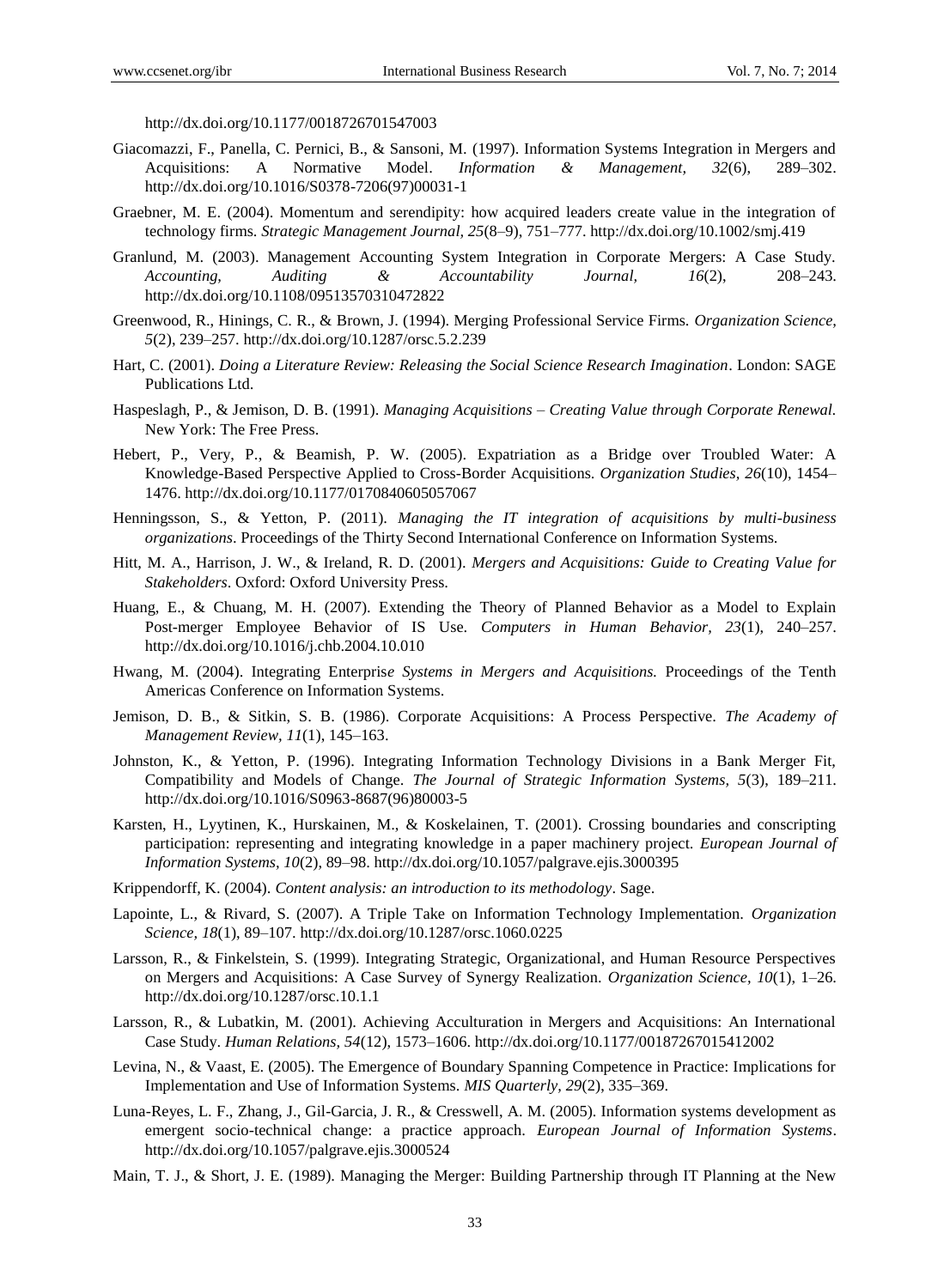Baxter. *MIS Quarterly, 13*(4), 469–484. http://dx.doi.org/10.2307/248735

- Marks, M. L., & Mirvis, P. H. (1998). *Joining Forces: Making one Plus One Equal Three in Mergers, Acquisitions, and Alliances*. San Francisco: Jossey-Bass.
- Marks, M. L., & Mirvis, P. H. (2001). Making Mergers and Acquisitions Work: Strategic and Psychological Preparation. *The Academy of Management Executive (1993–2005), 15*(2), 80–94. http://dx.doi.org/10.5465/AME.2001.4614947
- Markus, L, & Robey, D. (1988). Information Technology and Organizational Change: Causal Structure in Theory and Research. *Management Science, 34*(5), 583–598. http://dx.doi.org/10.1287/mnsc.34.5.583
- McEvily, B., Perrone, V., & Zaheer, A. (2003). Trust as an Organizing Principle. *Organization Science, 14*(1), 91–103. http://dx.doi.org/10.1287/orsc.14.1.91.12814
- McKiernan, P., & Merali, Y. (1995). Integrating Information Systems after a Merger. *Long Range Planning, 28*(4), 54–62. http://dx.doi.org/10.1016/0024-6301(95)00027-G
- Mehta, M., & Hirschheim, R. (2004). *A Framework for Assessing IT Integration Decision-Making in Mergers and Acquisitions*. Proceedings of the 37th Hawaii International Conference on System Sciences.
- Mehta, M., & Hirschheim, R. (2007). Strategic Alignment In Mergers And Acquisitions: Theorizing IS Integration Decision making. *Journal of the Association for Information Systems, 8*(3), 143–174.
- Merali, Y., & McKiernan, P. (1993). The Strategic Positioning of Information Systems in Post-acquisition Management. *The Journal of Strategic Information Systems, 2*(2), 105–124. http://dx.doi.org/10.1016/0963-8687(93)90003-S
- Orlikowski, W. J. & Barley, S. R. (2001). Technology and Institutions: What can Research on Information Technology and Research on Organizations Learn from Each Other? *MIS Quarterly, 25*(2), 1465–165. http://dx.doi.org/10.2307/3250927
- Orlikowski, W. J. (2002). Knowing in Practice: Enacting a Collective Capability in Distributed Organizing. *Organization Science, 13*(3), 249–273. http://dx.doi.org/10.1287/orsc.13.3.249.2776
- Orlikowski, W., & Baroudi, J. (1991). Studying Information Technology in Organizations: Research Approaches and Assumptions. *Information Systems Research, 2*(1), 1–28. http://dx.doi.org/10.1287/isre.2.1.1
- Pablo, A. L. (1994). Determinants of Acquisition Integration Level: A Decision-making Perspective. *Academy of Management Journal, 37*(4), 803–836. http://dx.doi.org/10.2307/256601
- Pettigrew, A. (1997). What is Processual Analysis? *Scandinavian Journal of Management, 13*(4), 337–348. http://dx.doi.org/10.1016/S0956-5221(97)00020-1
- Poole, M. S., & Van de Ven, A. H. (2004). *Handbook of Organizational Change and Innovation*. New York: Oxford University Press.
- Ranft, A. L., & Lord, M. D. (2002). Acquiring New Technologies and Capabilities: A Grounded Model of Acquisition Implementation. *Organization Science, 13*(4), 420–441. http://dx.doi.org/10.1287/orsc.13.4.420.2952
- Robbins, S. S., & Stylianou, A. C. (1999). Post-merger Systems Integration: The Impact on IS Capabilities. *Information & Management, 36*(4), 205–212. http://dx.doi.org/10.1016/S0378-7206(99)00018-X
- Sabherwal, R., & Robey, D. (1995). Reconciling Variance and Process Strategies for Studying Information System Development. *Information Systems Research, 6*(4), 303–328. http://dx.doi.org/10.1287/isre.6.4.303
- Sales, M. S., & Mirvis, P. H. (1984). When Cultures Collide: Issues in Acquisition. In J. R. Kimberly & R. E. Quinn (Eds.), *Managing organizational transitions*. R. D. Irwin.
- Sarrazin, H., & West, A. (2011). Understanding the strategic value of IT in M&A. *McKinsey Quarterly, 12*(1),  $1 - 6$
- Schweiger, D. M., & DeNisi, A. S. (1991). Communication with Employees following a Merger: A Longitudinal Field Experiment. *The Academy of Management Journal, 34*(1), 110–135. http://dx.doi.org/10.2307/256304
- Schweiger, D. M., & Goulet, P. K. (2000). Integrating Mergers and Acquisitions: An International Research Review. In Cooper, C., & Gregory, A. (Eds.), *Advances in Mergers and Acquisitions*. London: Elsevier Science.
- Schweizer, L. (2005). Organizational Integration of Acquired Biotechnology Companies into Pharmaceutical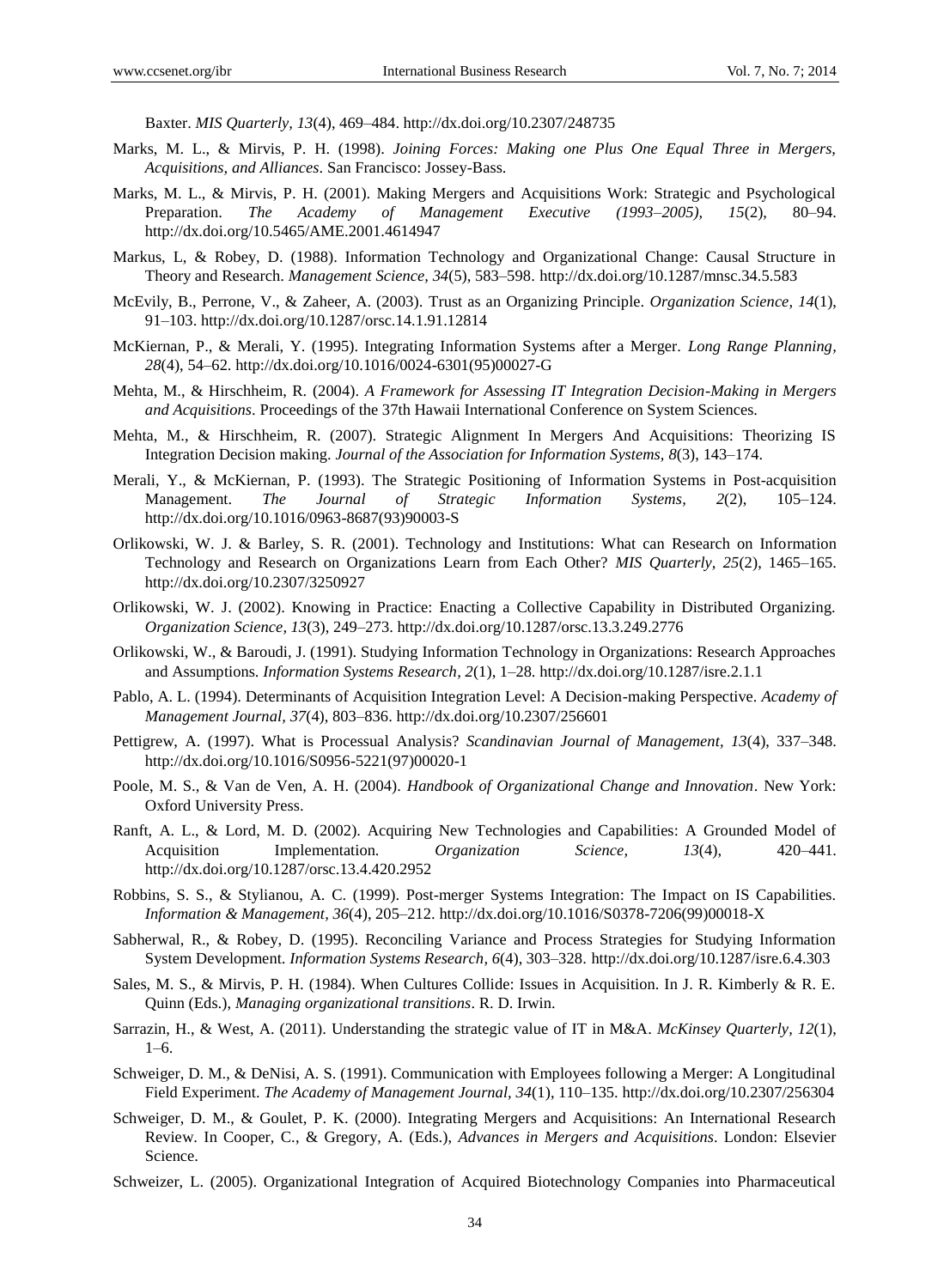Companies: The Need for a Hybrid Approach. *The Academy of Management Journal, 48*(6), 1051–1074. http://dx.doi.org/10.5465/AMJ.2005.19573109

- Seddon, P. B., Reynolds, P., & Willcocks, L. P. (2010). *Post-Mergers IT Integration: A Comparison of Two Case Studies*. Proceedings of Pacific Asia Conference on Information Systems.
- Shrivastava, P. (1986). Postmerger Integration. *Journal of Business Strategy, 7,* 65–76. http://dx.doi.org/10.1108/eb039143
- Stahl, G. K., Angwin, D. N., Very, P., & Yildiz, H. E. et al. (2013). Sociocultural Integration in Mergers and Acquisitions:Unresolved Paradoxes and Directions for Future Research. *Thunderbird International Business Review, 55*(4), 333–356. http://dx.doi.org/10.1002/tie.21549
- Stylianou, A. C., Jeffries, C. J., & Robbins, S. S. (1996). Corporate Mergers and the Problems of IS Integration. *Information & Management, 31*(4), 203–213. http://dx.doi.org/10.1016/S0378-7206(96)01082-8
- Suchman, L. A. (2002). Practice-Based Design of Information Systems: Notes from the Hyperdeveloped World. *The Information Society, 18*(2), 139–144. http://dx.doi.org/10.1080/01972240290075066
- Tanriverdi, H., & Uysal, B. V. (2011). CBITI and Acquirer Value Creation in Corporate Mergers and Acquisitions. *Information Systems Research, 22*(4), 703–720. http://dx.doi.org/10.1287/isre.1090.0250
- Toulmin, S. (1958). *The Uses of Argument*. Cambridge: Cambridge University Press.
- Vaara, E. (2001). Role-bound actors in corporate combinations: a sociopolitical perspective on post-merger change processes. *Scandinavian Journal of Management, 17*(4), 481–509. http://dx.doi.org/10.1016/S0956-5221(00)00002-6
- Vaara, E. (2002). On the Discursive Construction of Success/Failure in Narratives of Post-Merger Integration. *Organization Studies, 23*(2), 211–248. http://dx.doi.org/10.1177/0170840602232003
- Van de Ven, A. H., & Poole, M. S. (1995). Explaining Development and Change in Organizations. *The Academy of Management Review, 20*(3), 510–540. http://dx.doi.org/10.2307/258786
- Wasko, M. M., & Faraj, S. (2005). Why Should I Share? Examining Social Capital and Knowledge Contribution in Electronic Networks of Practice. *MIS Quarterly, 29*(1), 35–57.
- Weber, Y., & Pliskin, N. (1996). The Effects of Information Systems Integration and Organizational Culture on a Firm's Effectiveness. *Information & Management, 30*(2), 81–90. http://dx.doi.org/10.1016/0378-7206(95)00046-1
- Weber, Y., & Tarba, S. Y. (2012). Mergers and Acquisitions Process: The Use of Corporate Culture Analysis. *Cross Cultural Management: An International Journal 19*(3), 288–303.
- Wijnhoven, F., Spil, T., Stegwee, R., & Fa, R. T. A. (2006). Post-merger IT Integration Strategies: An IT Alignment Perspective. *The Journal of Strategic Information Systems, 15*(1), 5–28. http://dx.doi.org/10.1016/j.jsis.2005.07.002
- Worthen, B. (2007). How Coty Tackled Post-Merger Supply Chain Integration. *CIO*.
- Yoo, Y., Lyytinen, K., & Heo, D. (2007). Closing the Gap: Towards a Process Model of Post-Merger Knowledge Sharing. *Information Systems Journal, 17*, 321–347. http://dx.doi.org/10.1111/j.1365-2575.2007.00248.x
- Zollo, M., & Singh, H. (2004). Deliberate Learning in Corporate Acquisitions: Post-acquisition Strategies and Integration Capability in U.S. Bank Mergers. *Strategic Management Journal, 25*(13), 1233–1256. http://dx.doi.org/10.1002/smj.426

#### **Notes**

Note 1. The Process school perspective on mergers and the Process model as a type of logical structure of a theoretical model are two different and unrelated concepts.

Note 2. The logical structure of a theoretical development "refers to the time span of theory […] and to the hypothesized relationships between antecedents and outcomes" (Markus and Robey 1988, p. 584). There exist two types of logical structure: variance models and process models. Variance models hypothesize linear associations between predictors and outcomes, whereas process models explain how outcomes of interest develop through a sequence of events (Mohr, 1982).